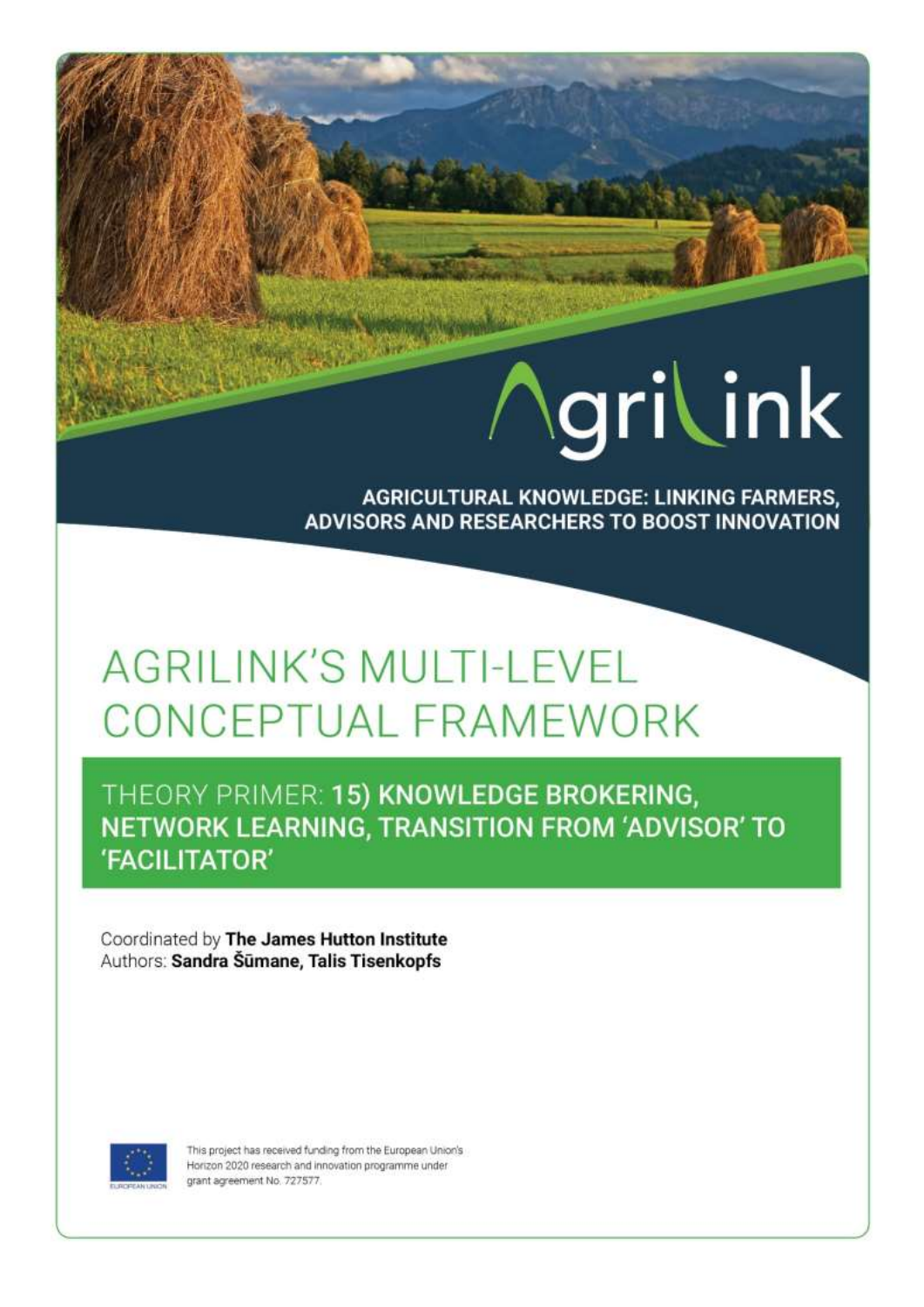

## **AgriLink**

### **Agricultural Knowledge: Linking farmers, advisors and researchers to boost innovation.**

## *AgriLink's multi-level conceptual framework*

Theory primer: 15) Knowledge brokering, network learning, transition from 'advisor' to 'facilitator'

The elaboration of this Conceptual Framework has been coordinated by **The James Hutton Institute**, leader of AgriLink's WP2.

List of contributors:

\ari\ink

- **Lee-Ann Sutherland** (WP lead), **Pierre Labarthe, Boelie Elzen, Anda Adamsone-Fiskovica**,
- with the support and contributions of Chris Blackmore, Marianne Cerf, Danielle Galliano, Alberto Lafarga, Andy Lane, Catherine Laurent, Livia Madureira, Carla Marques, Cristina Micheloni, Geneviève Nguyen, Katrin Prager, Jaroslav Prazan, Herman Schoorlemmer, Egil Straete, Sandra Sumane, Talis Tisenkopfs, Freddy van Hulst



This document presents the multi-level conceptual framework of the research and innovation project AgriLink. It is a living document.

- A first version was submitted as deliverable D1.1 of AgriLink, Month 6 of the project (November 2017).
- **This updated version has been issued on 01/05/2018.**

It has gone through a transdisciplinary process, with implication of both practitioners and researchers in writing, editing or reviewing the manuscript. This participation has been organised within AgriLink's consortium and beyond, with the involvement of members of the International Advisory Board of the project, including members of the Working Group on Agricultural Knowledge and Innovation System of the Standing Committee on Agricultural Research of the European Commission.

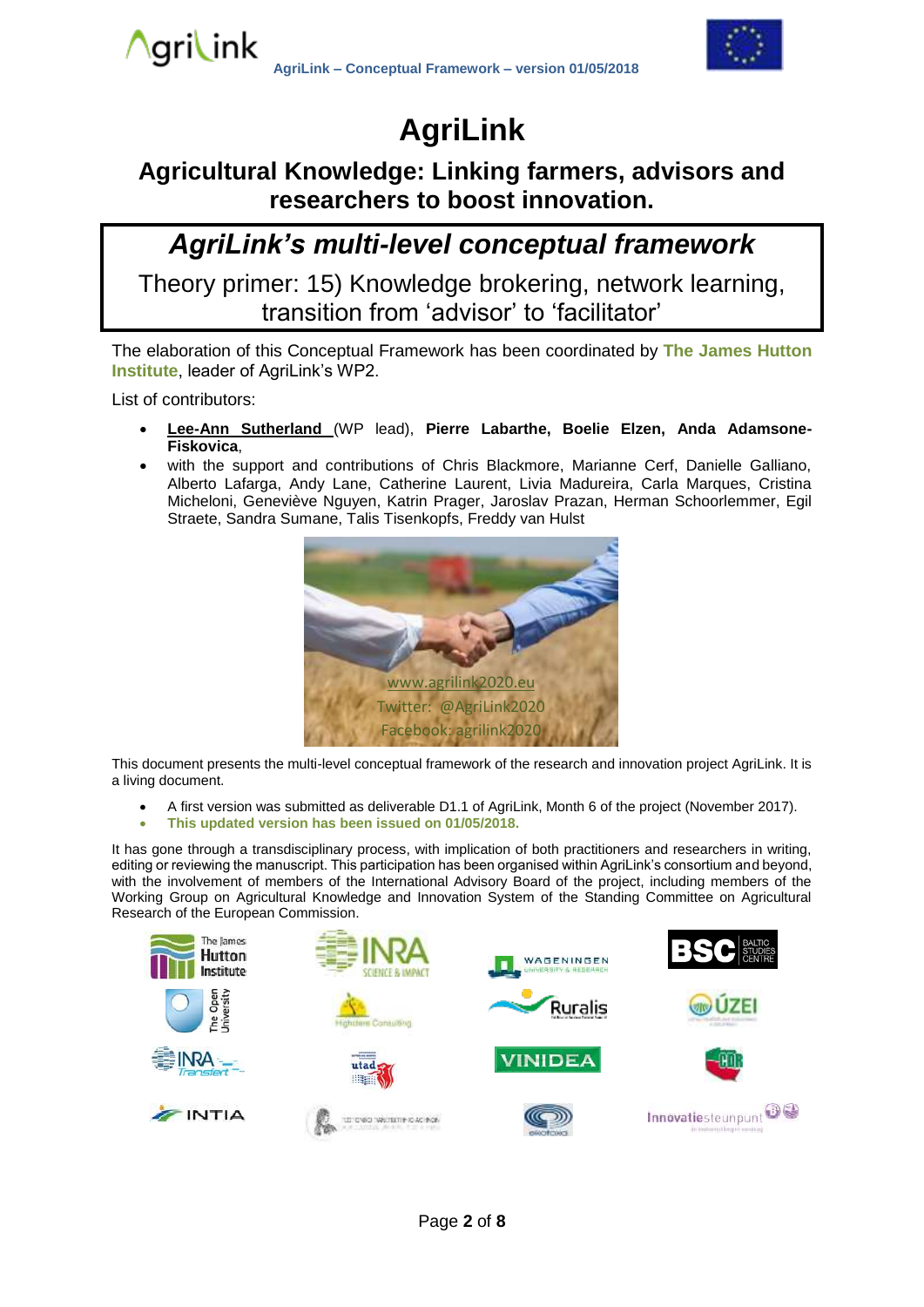



#### **Theory Primers**

The purpose of the primers is to provide AgriLink consortium members with an introduction to each topic, which outlines the key points and identifies options for further reading. The primers have also served to demonstrate the wide range of expertise in the consortium, and to highlight the specific research interests of consortium members. Primers are intended to act as a **foundation for academic journal articles, and an early opportunity for collaboration between consortium members**.

#### **15) Knowledge brokering, network learning, transition from 'advisor' to 'facilitator'**

Authors: Sandra Šūmane and Talis Tisenkopfs,

#### **1.0 General Overview of the Theory or Approach**

#### **1.1 Summary of the Theory, Approach or Topic**

Agricultural innovations, particularly those innovations leading towards more sustainable agriculture, are increasingly seen as emerging in and best advanced by multi-actor learning networks where different stakeholders with their various kinds of knowledge meet, and negotiate and institutionalise new meanings and new farming practices (Šūmane et al., 2017; Moschitz et al., 2015; Wood et al., 2014; Oreszczyn et al., 2010, Knickel et al., 2009). Knowledge or learning networks make explicit the interactive and participatory character of knowledge generation and innovation, with all the stakeholders, including the farmers, being active partners and knowledge co-producers. In order to reach different stakeholders' mutual understanding and learning, and enhance the generation of innovation, the interactions between and within these groups of actors need to be facilitated. Knowledge brokerage or intermediary activities to reduce knowledge gap is key in enabling multi-actor learning networks and in integrating various knowledge cultures (Tisenkopfs et al., 2015; Kramer et al., 2011). While all actors potentially can become knowledge brokers, it is expected that agricultural advisory take a central mediator role and facilitate connections and knowledge exchange among various stakeholders for joint learning.

#### **1.2 Major authors and their disciplines**

The concept of knowledge brokerage has developed in the context of linking research, policy and practice. The processes of knowledge brokerage, learning networks have been studied in many sectors - health, education, environmental science, management sector etc. There is a solid research base and theoretical considerations developed on these concepts and related processes in agriculture. Here, the major authors are Cees Leeuwis, Laurens Klerkx. Knowledge brokerage and learning networks are studied from various perspectives such as innovation, knowledge management, sociology; at different levels from individual to interorganizational level.

#### **1.3 Key references (3 to 5 maximum, ideally overview papers if these exist)**

Klerkx, L., Schut, M., Leeuwis, C., and Kilelu, C. (2012) Advances in Knowledge Brokering in the Agricultural Sector: Towards Innovation System Facilitation. *Institute of Development Studies Bulletin*, 43 (5). DOI 10.1111/j.1759-5436.2012.00363.x

Klerkx, L., and Leeuwis C. (2009) Establishment and embedding of innovation brokers at different innovation system levels: Insights from the Dutch agricultural sector. *Technological Forecasting and Social Change,* 76 (6), pp. 849-860. DOI 10.1016/j.techfore.2008.10.001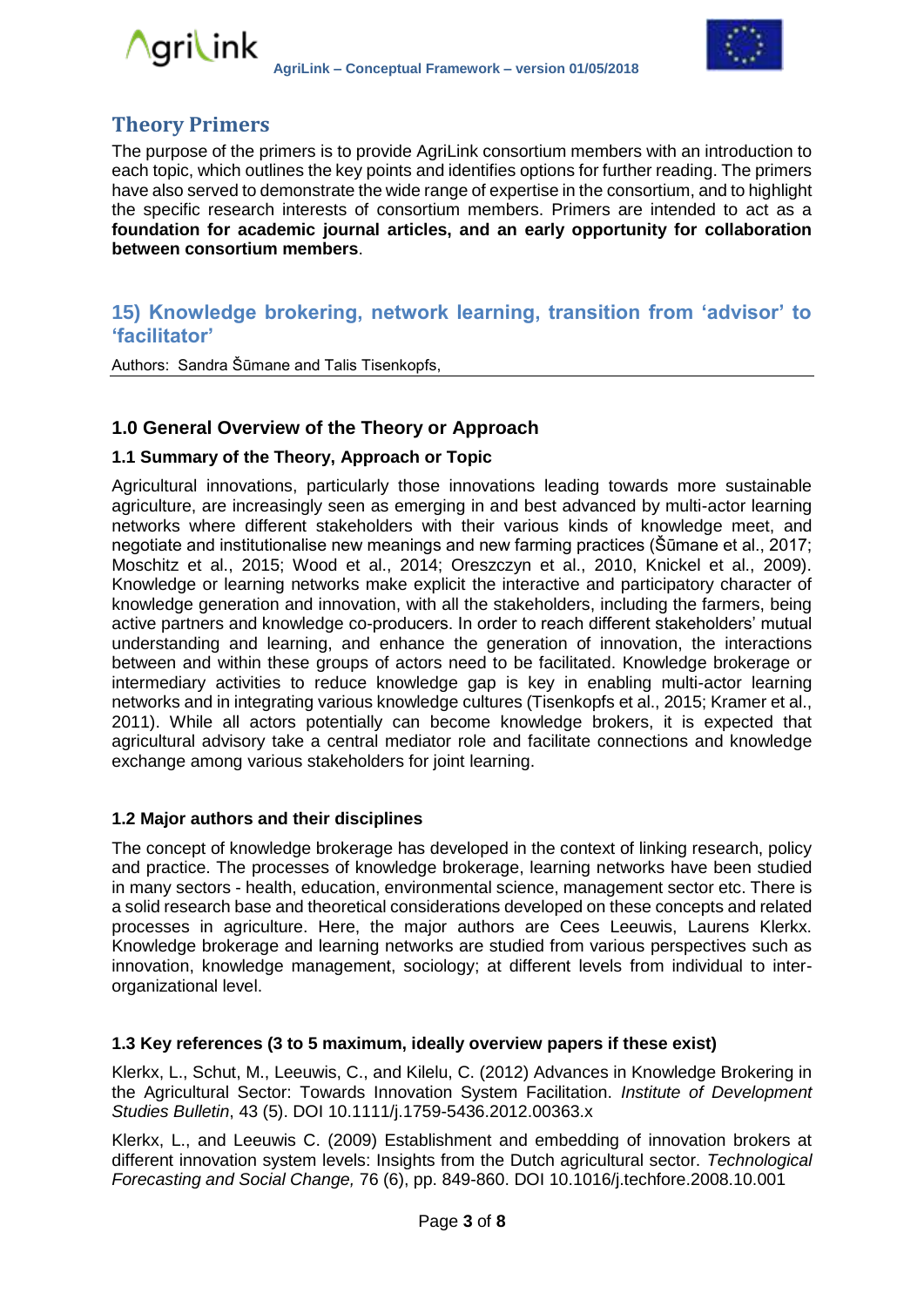

Klerkx, L., Hall, A., and Leeuwis C. (2009) Strengthening agricultural innovation capacity: are innovation brokers the answer? *International Journal of Agricultural Resources, Governance and Ecology*, 8 (5-6), DOI 10.1504/IJARGE.2009.032643

#### **1.4 Brief history of how the theory has developed and been applied**

The process of knowledge brokering in the agricultural sector - generally called agricultural extension - has been studied since the 1950s (Klerkx et al., 2012). Since then, the notion of knowledge brokerage has evolved following the shifts in theoretical perspectives on agricultural development and innovation. Klerkx et al. (2012) distinguish three phases in the evolution of knowledge brokerage concept and practices.

The linear approach to innovation, dominating between 1950s and 1990s, considered research as a source of knowledge and innovations, and producers as their end-users / adaptors. In line with this, knowledge brokerage was interpreted primarily as knowledge / technology transfer, assumed by agricultural extension, from researchers to farmers.

In 1990s, a more systemic perspective to agricultural innovation emerged, which aims to better address heterogeneity and complexity of farming realities which influence innovations. Participatory research approach emerges in order to "enhance research uptake and impact, by adapting research to specific contexts and creating ownership of the research". The concept of AKIS (agricultural knowledge and information systems) becomes central in order to mark the recognition of broader knowledge systems in which farmers were embedded. Innovation is still considered as research output, but its implementation being more interactive between researchers and farmers, considering the latter as active collaborators and coowners of innovation. Knowledge brokerage, accordingly, is more about "enhancing dialogue and direct collaboration between research producers and research users, considering the many factors that influence change and innovation".

In 2000s, the systemic, interactive perspective of innovation was consolidating. Innovation is increasingly perceived as emerging in multi-actor interactions in networks. These multi-actor networks are considered to involve not only 'conventional' participants of AKIS – research, extension, education and farmers, but all the diverse actors who contribute to innovation. In such multi-actor environment or networks, all the actors are co-creators of innovation. The notion of knowledge brokerage has changed. Knowledge brokering involves facilitating interactions, learning and co-creating of innovation among various stakeholders. Actually brokering refers not only to overcoming knowledge gap, but a range of social, ideological, cognitive and other kind of gaps. Therefore the concept of innovation broker and systemic facilitator appears. Innovation broker is not anymore associated with extensionist, it can be whatever actor performing these functions of innovation facilitation.

#### **1.5 Basic concepts**

Knowledge and learning networks are networks within which actors share information and create new knowledge, and therefore strengthen their individual and collective capacity to act and innovate.

Knowledge brokerage contains a set of activities and processes aimed at exchanging and translating of individual knowledge stocks into collectively shared knowledge and innovations.

Knowledge brokers are actors who facilitate connections, enable coordination and create opportunities for learning and thereby enable knowledge flows and synergies between different actors and communities (Wenger, 1998)

Knowledge brokerage is organised around boundary objects - entities "shared by several different communities but viewed or used differently by each of them, being both plastic enough to adapt to local needs and the constraints of the several parties employing them, yet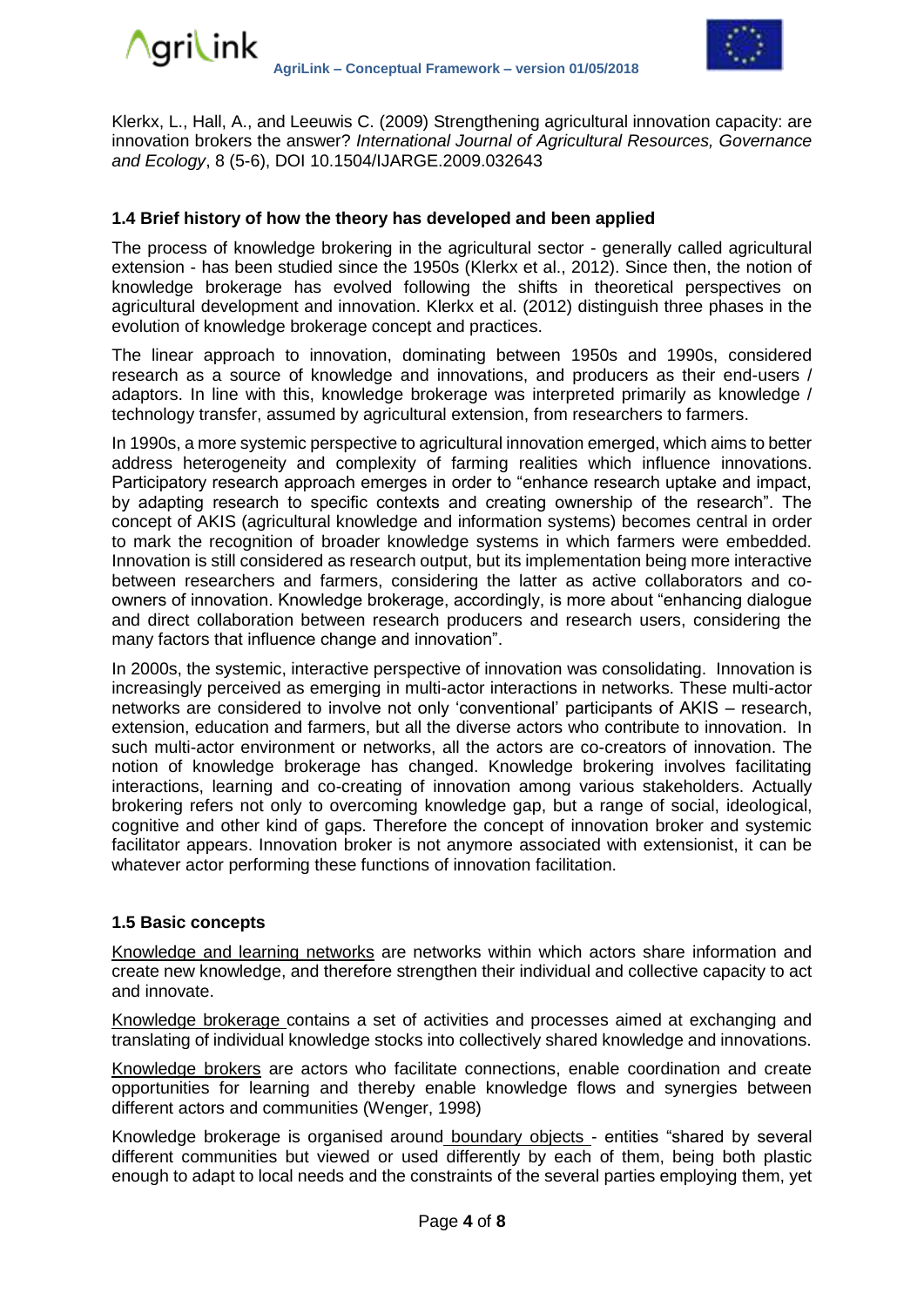



robust enough to maintain a common identity across sites'' (Star and Griesemer 1989: 393). Boundary objects are tangible or intangible - a trademark, a publication, a code of practice, a website, a strategic paper, an idea etc. – and are of shared interest for participants and therefore create interfaces for their communication, interaction and coherence (ibid). Boundary work and objects can be viewed in three domains: learning, innovation, and sustainability. The dynamic and outcomes of boundary work in innovation networks develop a shared knowledge base, coproduce innovation and help to negotiate sustainability (Tisenkopfs et al 2015).

#### **2.0 Application to the analysing the role of farm advisory services in innovation**

#### **2.1 Relevance to AgriLink Objectives**

| [tick<br>relevant] | <b>AgriLink Objectives</b>                                                                                                                                                                                                                                                                                                                                                                                              |
|--------------------|-------------------------------------------------------------------------------------------------------------------------------------------------------------------------------------------------------------------------------------------------------------------------------------------------------------------------------------------------------------------------------------------------------------------------|
| X                  | Develop a theoretical framework utilising a multi-level perspective to<br>integrate sociological and economic theories with inputs from psychology<br>and learning studies; and assess the functions played by advisory<br>organisations in innovation dynamics at multiple levels (micro-, meso-,<br>macro-levels) [WP1];                                                                                              |
| X                  | Assess the diversity of farmers' use of knowledge and services from both<br>formal and informal sources (micro-AKIS), and how they translate this into<br>changes on their own farms [WP2];                                                                                                                                                                                                                             |
|                    | Develop and utilise cutting edge research methods to assess new advisory<br>service models and their innovation potential [WP2];                                                                                                                                                                                                                                                                                        |
| X                  | Identify thoroughly the roles of the R-FAS (regional FAS) in innovation<br>development, evaluation, adoption and dissemination in various EU rural<br>and agricultural contexts [WP2];                                                                                                                                                                                                                                  |
|                    | Test how various forms of (national and regional) governance and funding<br>schemes of farm advice i) support (or not) farmers' micro-AKIS, ii) sustain<br>the relation between research, advice, farmers and facilitate knowledge<br>assemblage iii) enable evaluation of the (positive and negative) effects of<br>innovation for sustainable development of agriculture [WP4];                                       |
|                    | Assess the effectiveness of formal support to agricultural advisory<br>organisations forming the R-FAS by combining quantitative and qualitative<br>methods, with a focus on the EU-FAS policy instrument (the first and<br>second version of the regulation) and by relating them to other findings of<br>AgriLink. [WP4].                                                                                             |
|                    | At the applied level, the objectives of AgriLink are to:                                                                                                                                                                                                                                                                                                                                                                |
| X                  | Develop recommendations to enhance farm advisory systems from a multi-<br>level perspective, from the viewpoint of farmers' access to knowledge and<br>services (micro-AKIS) up to the question of governance, also<br>recommending supports to encourage advisors to utilise specific tools,<br>methods to better link science and practice, encourage life-long learning<br>and interactivity between advisors [WP5]; |
|                    | Build socio-technical transition scenarios for improving the performance of<br>advisory systems and achieving more sustainable systems - through<br>interactive sessions with policy makers and advisory organisations; explore                                                                                                                                                                                         |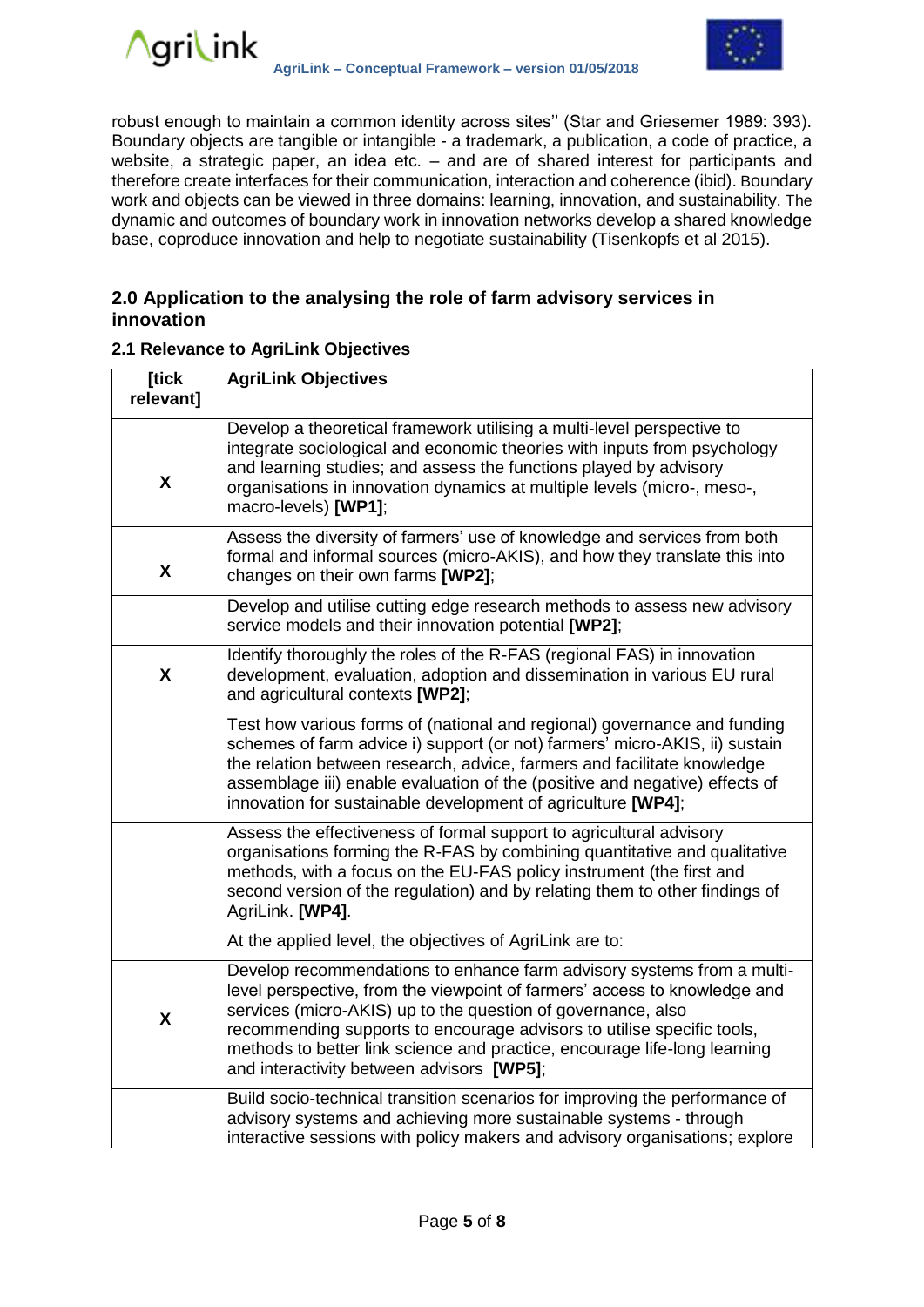

|   | the practical relevance of AgriLink's recommendations in this process<br>[WP5];                                                                                                                                                                                                                                      |
|---|----------------------------------------------------------------------------------------------------------------------------------------------------------------------------------------------------------------------------------------------------------------------------------------------------------------------|
|   | Test and validate innovative advisory tools and services to better connect<br>research and practice [WP3];                                                                                                                                                                                                           |
| X | Develop new learning and interaction methods for fruitful exchanges<br>between farmers, researchers and advisors, with a focus on advisors' needs<br>for new skills and new roles [WP3];                                                                                                                             |
|   | Guarantee the quality of practitioners' involvement throughout the project to<br>support the identification of best fit practices for various types of farm<br>advisory services (use of new technologies, methods, tools) in different<br>European contexts, and for the governance of their public supports [WP6]. |

#### **2.2 How this can be applied/developed in AgriLink (2-5 paragraphs)**

Learning network approach allows us to capture the complex farmers' multi-actor learning environment and position agricultural advisory within it.

#### **2.3 Research questions relevant to AgriLink**

What knowledge sources, formal and informal, do farmers use and why those (access, reliability, relevance, adaptability…)?

What are relations between these different knowledge sources/knowledge actors and their knowledge contents (are they complementary, conflicting, dominating-subordinated…)?

How knowledge coming from various sources is integrated (by farmer him/herself, are there some collective or multi-actor knowledge platforms, the presence of knowledge brokers, use of boundary objects)?

Who are knowledge brokers? What is their social-demographic portrait, professional backgrounds, skill basis?

If and how advisory help to facilitate knowledge exchange, learning, generation of new knowledge between different knowledge actors?

#### **2.4 Methodological implications**

Multi-stakeholder and participatory approach is typically associated as a general methodological framework for knowledge brokerage. Various knowledge brokerage methods have been developed to facilitate interactions and learning in multi-actor setting (see Karner et al., 2011).

(Social) network analysis – qualitative and quantitative – is used to capture and analyse various aspects of knowledge, learning and innovation networks: identify participants, their roles; explore and measure their relations and relational structures; estimate the performance of different actors etc. Knowledge brokers can be identified through different lenses in participatory way as key promoters, nodal personalities, gate keepers, facilitators, 'window openers' in innovation networks.

#### **2.5 Strengths and weaknesses/Sensitivities regarding use**

Participatory methods – representativeness of all the actors; some actors are more keen and skilled to participate. Good facilitation is needed.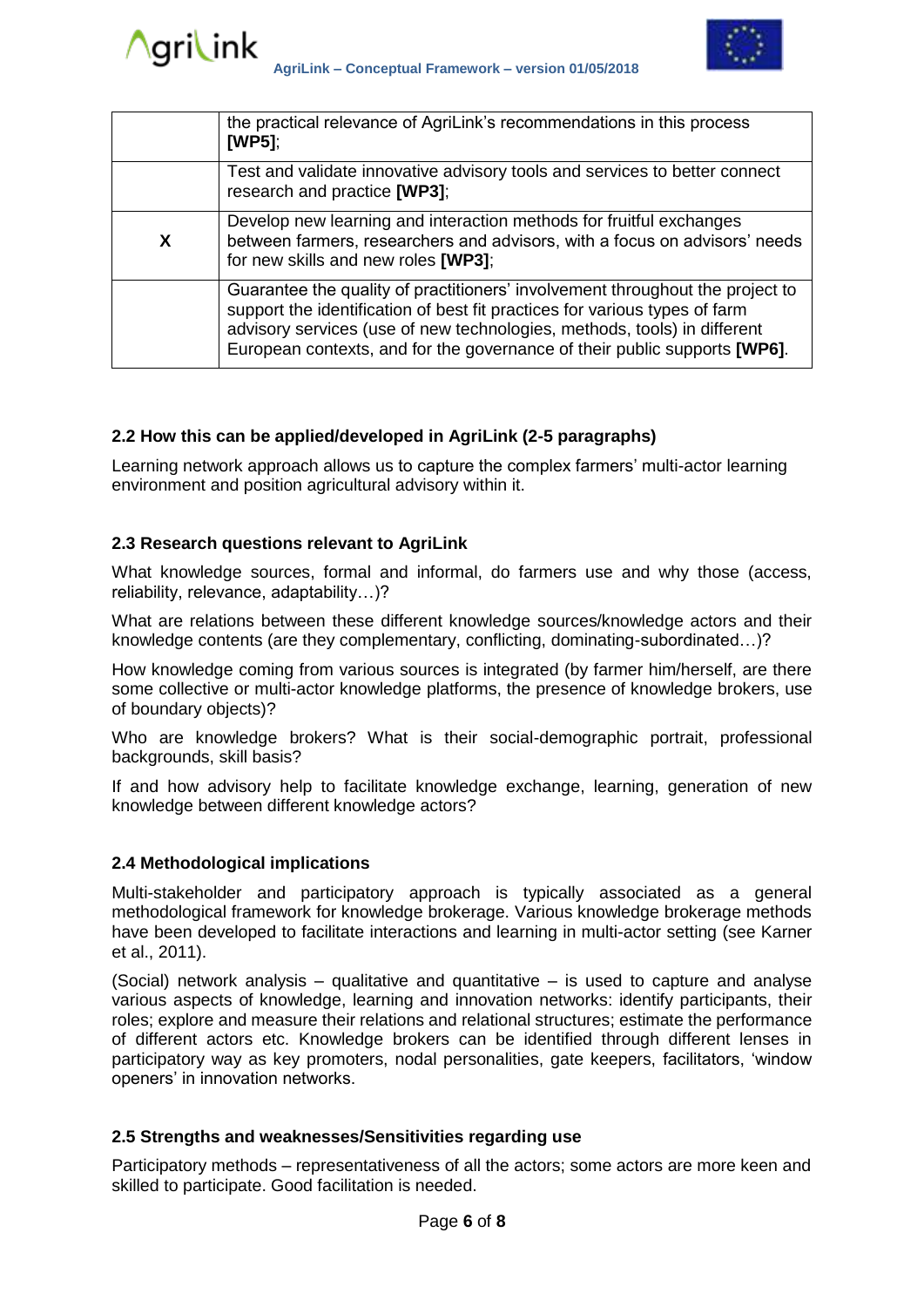

#### **2.6 Potential operational problems**

Network analysis – networks in real life settings are very broad, it can be challenging to identify all the relevant actors; some boundaries may need to be set to the networks to be studied.

Sometimes knowledge brokering function is implemented by actors outside the classical advisory or agricultural systems. This can cause also strife within the established authority of knowledge in the existing AKIS.

#### **References (to documents referenced in this template only)**

Karner, S., Hoekstra, F., and Moschitz, H. 2011. Pool of tools and methods. A compilation of tools and methods for Knowledge Brokerage. Foodlinks project. [http://www.foodlinkscommunity.net/fileadmin/documents/Common](http://www.foodlinkscommunity.net/fileadmin/documents/Common-contents/publications/D2.3_Pool_of_Tools_and_methods_DRAFT_upload_HP_March2012.pdf)[contents/publications/D2.3\\_Pool\\_of\\_Tools\\_and\\_methods\\_DRAFT\\_upload\\_HP\\_March2012.](http://www.foodlinkscommunity.net/fileadmin/documents/Common-contents/publications/D2.3_Pool_of_Tools_and_methods_DRAFT_upload_HP_March2012.pdf) [pdf](http://www.foodlinkscommunity.net/fileadmin/documents/Common-contents/publications/D2.3_Pool_of_Tools_and_methods_DRAFT_upload_HP_March2012.pdf) 

Klerkx, L., Schut, M., Leeuwis, C., and Kilelu, C. 2012. Advances in Knowledge Brokering in the Agricultural Sector: Towards Innovation System Facilitation. *Institute of Development Studies Bulletin*, 43 (5). DOI 10.1111/j.1759-5436.2012.00363.x

Klerkx, L., and Leeuwis C. (2009) Establishment and embedding of innovation brokers at different innovation system levels: Insights from the Dutch agricultural sector. *Technological Forecasting and Social Change,* 76 (6), pp. 849-860. DOI 10.1016/j.techfore.2008.10.001

Klerkx, L., Hall, A., and Leeuwis C. (2009) Strengthening agricultural innovation capacity: are innovation brokers the answer? *International Journal of Agricultural Resources, Governance and Ecology*, 8 (5-6), DOI 10.1504/IJARGE.2009.032643

Knickel, K., Brunori, G., Rand, S., and Proost, J. 2009. Towards a better conceptual framework for innovation processes in agriculture and rural development: From linear models to systemic approaches. *Journal of Agricultural Education and Extension* 15 (2), pp. 131-146.

Oreszczyn, S., Lane, A., and Carr, S. 2010. The role of networks of practice and web of influencers on farmers' engagement with and learning about agricultural innovations. *Journal of Rural Studies* 26, pp. 404-417.

Moschitz, H., Roep, D., Brunori, G., and Tisenkopfs, T. 2015. Learning and innovation networks for sustainable agriculture: Processes of co-evolution, joint reflection and facilitation. *The Journal of Agricultural Education and Extension* 21 (1), pp. 1-11.

Star, S.L., and Griesemer, J. R. 1989. Institutional Ecology, 'Translations' and Boundary Objects: Amateurs and Professionals in Berkeley's Museum of Vertebrate Zoology. *Social Studies of Science* 19 (3): 387-420.

Šūmane, S., Kund, I., Knickel, K., Strauss, A., Tisenkopfs, T., de los Rios. I., Rivera, M., Chebach, T., and Ashkenazy, A. (2017) Local and farmers' knowledge matters! How integrating informal and formal knowledge enhances sustainable and resilient agriculture. *Journal of Rural Studies*.

Tisenkopfs, T., Kunda, I., Šūmane, S., Brunori, G., Klerkx, L., and Moschitz, H. 2015. Learning and innovation in agriculture and rural development: The use of the concepts of boundary work and boundary objects. *The Journal of Agricultural Education and Extension* 21 (1), pp. 13-33.

Wenger, E. 2000. "Communities of Practice and Social Learning Systems." *Organization* 7 (2): 225-246.